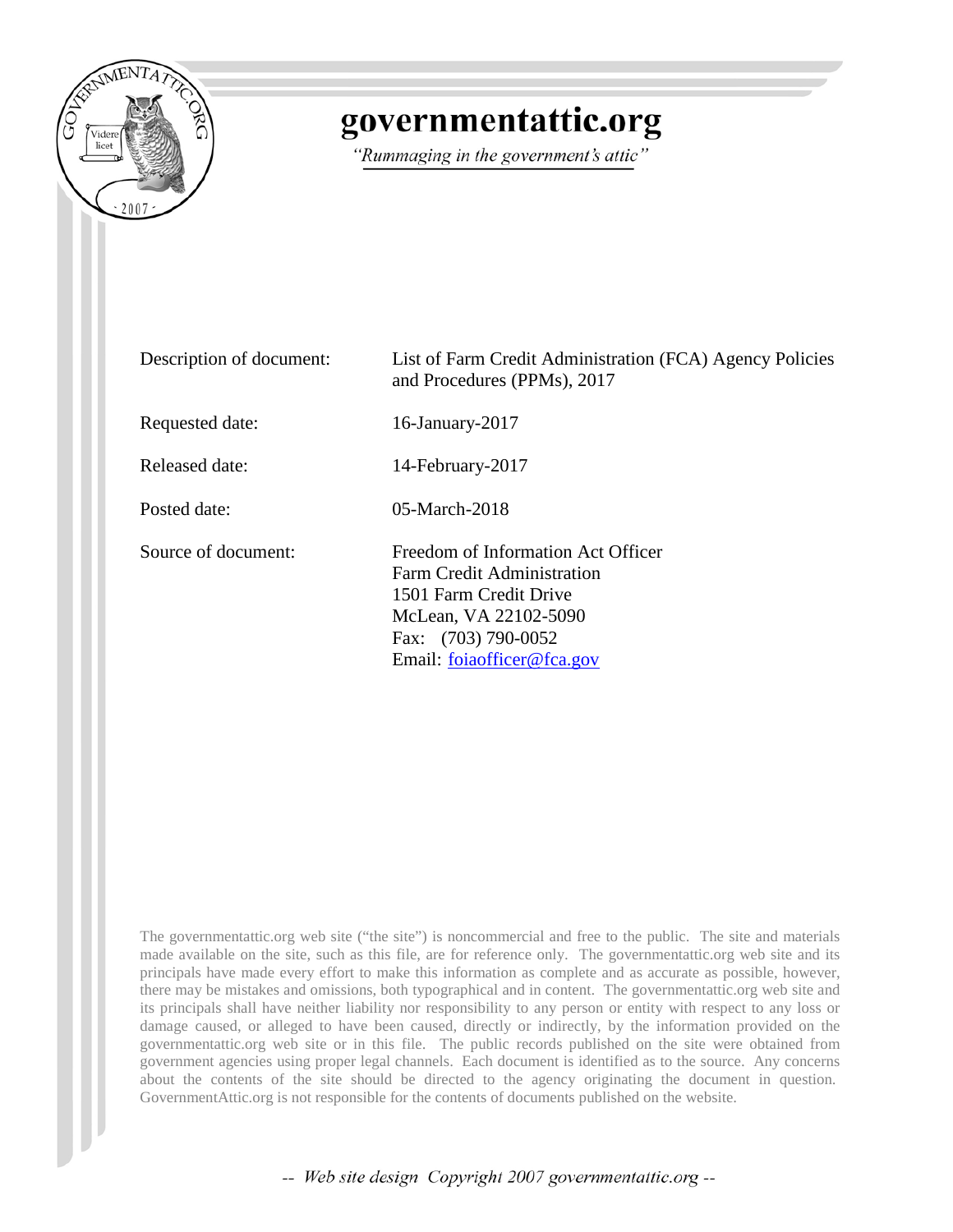From: Agans, Autumn Sent: Tue, Feb 14, 2017 10:41 am Subject: RE: Freedom of Information Act Request

This letter is in response to your Freedom of Information Act, 5 U.S.C. § 552 (FOIA), request to the Farm Credit Administration (FCA or Agency). You have requested a copy of the listing for the library of Agency PPMs on SharePoint.

We have conducted a thorough search of the Agency's records and located 3 pages responsive to your request, which are enclosed in their entirety.

Generally, the FCA may charge fees to cover the full allowable direct cost of searching for and reproducing records responsive to a request for information. 12 C.F.R. § 602.11. However, we have decided to waive fees in this instance because the amount is de minimis.

For your information, Congress excluded three discrete categories of law enforcement and national security records from the requirements of FOIA. See 5 U.C.S. § 552(c) (2006 & Supp. IV (2010)). This response is limited to those records that are subject to the requirements of the FOIA. This is a standard notification that is given to all our requesters and should not be taken as an indication that excluded records do, or do not, exist.

I trust this information fully satisfies your request. If you need further assistance or would like to discuss any aspect of your request, please do not hesitate to contact me at 703.883.4082 or agansa@fca.gov.

FCA's FOIA Public Liaison is also available for assistance at [FOIAPublicLiaison@fca.gov.](mailto:FOIAPublicLiaison@fca.gov)

Autumn R. Agans FOIA Officer Farm Credit Administration 1501 Farm Credit Drive McLean, VA 22102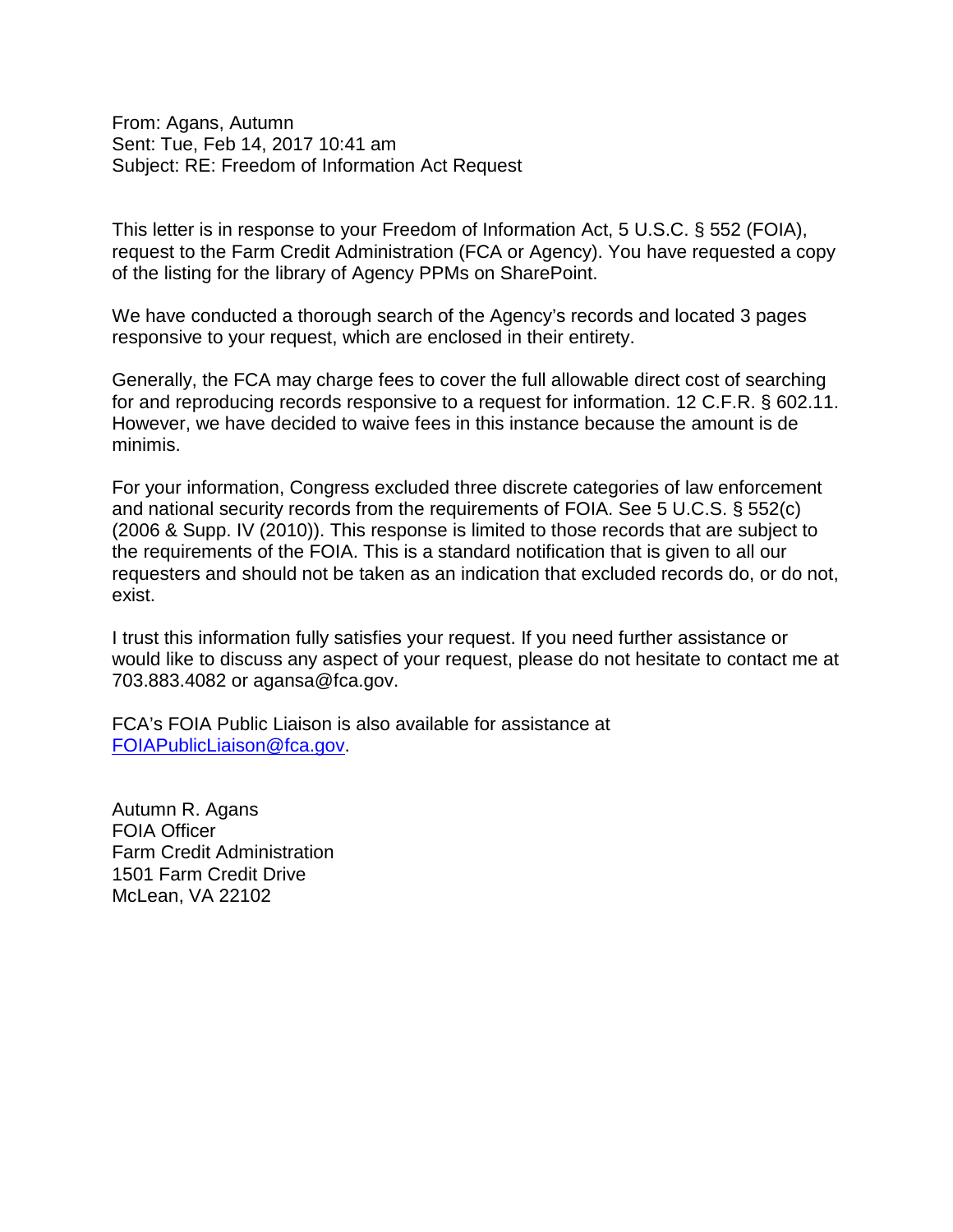## Agency Policies and Procedures - By Category Page 1 of 3

| SharePoint                         |                                                                                            | FCA Home            | Helpline<br>Newsfeed | OneDrive                  |    | ?<br>o<br>Agans, Autumn =<br>Sites                       |
|------------------------------------|--------------------------------------------------------------------------------------------|---------------------|----------------------|---------------------------|----|----------------------------------------------------------|
|                                    | FCA Home<br>Project Workspaces<br>FCS Information<br><b>Agency Policies and Procedures</b> | <b>Reading Room</b> |                      | <b>Employee Resources</b> |    | Shared with<br>Communities<br>Managemen<br>Site contents |
| <b>By Category</b>                 | By PPM Number<br>Find a file<br>All Documents                                              |                     |                      |                           |    |                                                          |
| Document Number                    | Name                                                                                       |                     | Date of Publication  | Issuing Unit              | ❏  | PPM Category                                             |
|                                    | PPM Category: Administration (2)                                                           |                     |                      |                           |    |                                                          |
| 700                                | Telephone System                                                                           |                     | 9/10/2003            | OIT                       | ψÊ | Administration                                           |
| 707                                | <b>Telephone Credit Cards</b>                                                              |                     | 8/5/2003             | OMS                       | ₩È | Administration                                           |
|                                    |                                                                                            |                     |                      |                           |    |                                                          |
| PPM Category: Approvals (1)<br>600 |                                                                                            |                     |                      | ORP                       |    |                                                          |
|                                    | <b>Funding Approvals</b>                                                                   |                     | 2/25/2010            |                           | ΨÊ | Approvals                                                |
|                                    | PPM Category: Audits & Reviews (6)                                                         |                     |                      |                           |    |                                                          |
| 1006                               | Audit Follow-up Policies and Procedures                                                    |                     | 6/28/2002            | <b>OCEO</b>               | ψÊ | Audits & Reviews                                         |
| 1007                               | Evaluation of Internal Control Systems                                                     |                     | 1/15/2009            | OMS                       | ΨĖ | Audits & Reviews                                         |
| 300                                | Reporting process for Audits, Inspections, and Evaluations                                 |                     | 12/14/2016           | OIG                       | wÊ | Audits & Reviews                                         |
| 301                                | Reporting and Investigation of Illegal Acts and Abuses                                     |                     | 4/21/2016            | OIG                       | ΨĖ | Audits & Reviews                                         |
| 302                                | Use of Non-Federal Auditors                                                                |                     | 12/14/2016           | OIG                       | ΨĖ | Audits & Reviews                                         |
| 303                                | Charter - Office of Inspector General                                                      |                     | 12/13/2016           | OIG                       | 竰  | Audits & Reviews                                         |
|                                    | PPM Category: Budget & Financial (5)                                                       |                     |                      |                           |    |                                                          |
| 701                                | <b>Budget Process</b>                                                                      |                     | 8/20/2014            | OMS                       | WÊ | Budget & Financial                                       |
| 702                                | Charter - Office of the Chief Financial Officer                                            |                     | 7/3/2003             | OMS                       | ΨĖ | Budget & Financial                                       |
| 703                                | Standard Coding for the Financial Management System                                        |                     | 4/8/2003             | OMS                       | ΨĖ | Budget & Financial                                       |
| 708                                | Travel and Relocation                                                                      |                     | 3/5/2014             | OMS                       | ΨĖ | Budget & Financial                                       |
| 855                                | Interagency Agreements                                                                     |                     | 11/8/2002            | OMS                       | WÊ | Budget & Financial                                       |
| PPM Category: Building (1)         |                                                                                            |                     |                      |                           |    |                                                          |
| 1000                               | FCS Building Association                                                                   |                     | 6/7/1998             | OMS                       | ωÊ | <b>Building</b>                                          |
|                                    | PPM Category: Contracting/Procurement (1)                                                  |                     |                      |                           |    |                                                          |
| 812                                | Contracting-Procurement Policy                                                             |                     | 3/6/2007             | OMS                       | 竰  | Contracting/Procurement                                  |
|                                    |                                                                                            |                     |                      |                           |    |                                                          |
|                                    | PPM Category: Enforcement (1)                                                              |                     |                      |                           |    |                                                          |
| 504                                | <b>Enforcement Actions</b>                                                                 |                     | 8/24/2009            | OE                        |    | Enforcement                                              |
|                                    | PPM Category: Examination (1)                                                              |                     |                      |                           |    |                                                          |
| 503                                | Examiner Commissioning Program                                                             | $\sim$ $ \sim$      | 10/27/2016           | OE                        | ψÊ | Examination                                              |
|                                    | PPM Category: General Agency (15)                                                          |                     |                      |                           |    |                                                          |
| 1001                               | Agency Task Forces                                                                         |                     | 3/21/2003            | OCEO                      | ₩È | General Agency                                           |
| 1002                               | Agency Policies and Procedures                                                             |                     | 9/8/2016             | <b>OCOO</b>               | ΨĖ | General Agency                                           |
| 1003                               | Strategic Planning Process of the Farm Credit Administration                               |                     | 9/29/1997            | OMS                       | ΨĖ | General Agency                                           |
| 1004                               | PPM 1004 Conference Expenditures                                                           |                     | 10/19/2016           | OGC                       | wÊ | General Agency                                           |
| 101                                | <b>Federal Reporting Requirements</b>                                                      |                     | 6/7/1998             | OCEO                      | ₩Ě | General Agency                                           |
| 11                                 | Policy and Procedures on Nominee Travel                                                    |                     | 11/17/2014           | OMS                       | W  | General Agency                                           |
| 207                                | Farm Credit System Notifications                                                           |                     | 3/7/2003             | OCPA                      | w  | General Agency                                           |
| 400                                | Alternative Means of Dispute Resolution                                                    |                     | 5/15/2000            | OGC                       | w  | General Agency                                           |
| 401                                | Reporting Accidents and Making Claims for Damage to or Loss of Personal<br>Property        |                     | 3/6/2014             | OGC                       | 岴  | General Agency                                           |
| 711                                | Government Travel Charge Card                                                              |                     | 9/29/2014            | OMS                       |    | General Agency                                           |
| 805                                | Mail Procedures                                                                            |                     | 8/19/1998            | OMS                       | w  | General Agency                                           |
| 806                                | Procedures for Acquiring FCA Stock Items                                                   |                     | 6/30/1998            | OMS                       |    | General Agency                                           |
| 809                                | FCA Employees' Council                                                                     |                     | 8/16/2013            | OMS                       |    | General Agency                                           |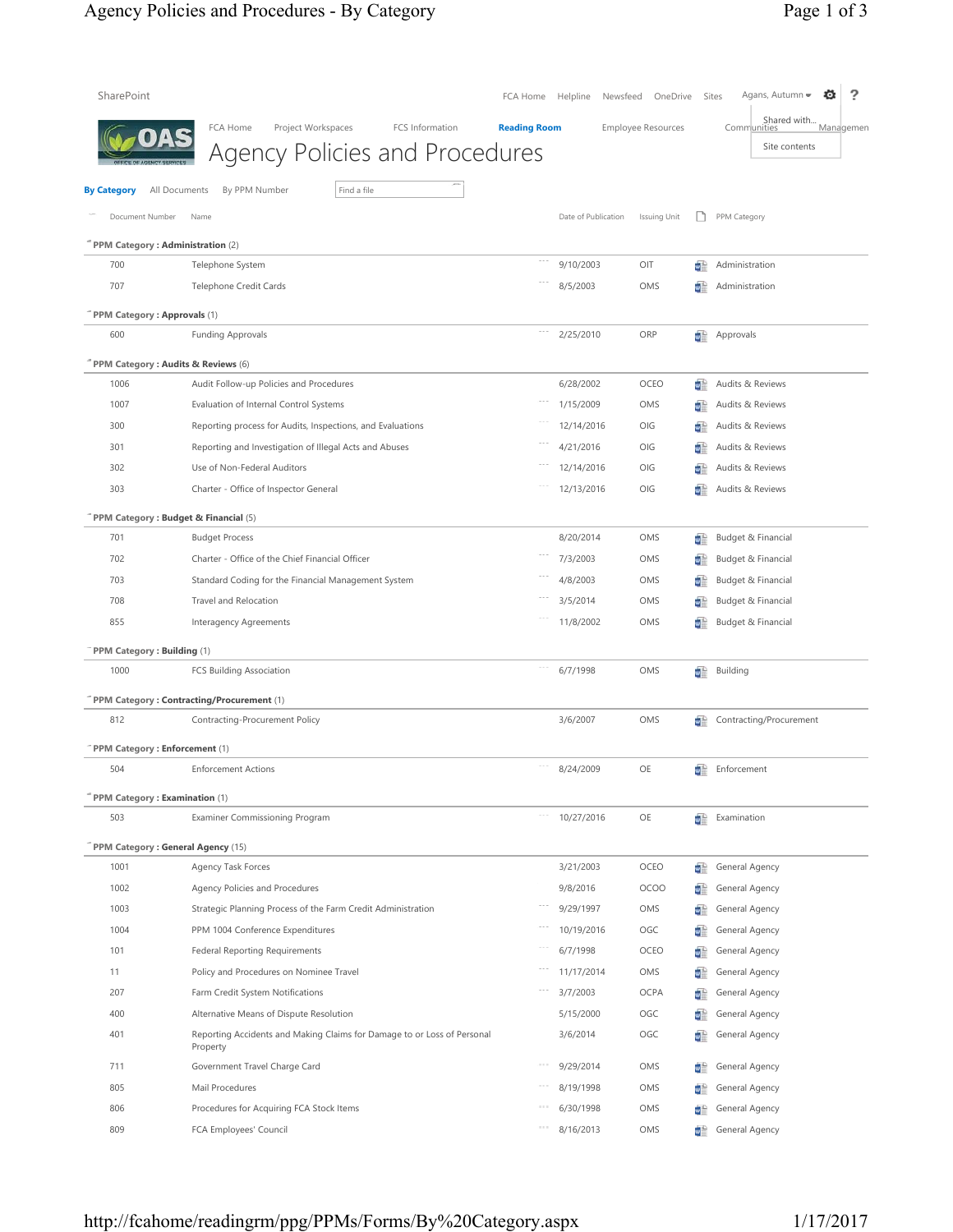## Agency Policies and Procedures - By Category Page 2 of 3

| Document Number                    | Name                                                                          | Date of Publication | Issuing Unit |              | PPM Category                               |
|------------------------------------|-------------------------------------------------------------------------------|---------------------|--------------|--------------|--------------------------------------------|
| 851                                | Property Management Program                                                   | 11/8/2002           | OMS          | ΨÍ           | General Agency                             |
| 859                                | Fundraising in the Workplace Policy                                           | 8/30/2012           | OMS          | ΨĖ           | General Agency                             |
| PPM Category: Human Resources (41) |                                                                               |                     |              |              |                                            |
| 801                                | Agency Program to Acknowledge Employee Personal Events                        | 3/28/2016           | OMS          | 碷            | Human Resources                            |
| 802                                | Pay Administration                                                            | 12/2/2014           | OMS          | Ψ            | Human Resources                            |
| 803                                | FCA Merit Promotion Plan and Internal Placement                               | 8/2/2012            | OMS          | ωľ           | Human Resources                            |
| 804                                | Farm Credit Administration Compensation Program                               | 1/17/2014           | OMS          | ωľ           | Human Resources                            |
| 810                                | Equal Employment Opportunity                                                  | 8/12/2015           | EEO          | ωĽ           | Human Resources                            |
| 811                                | Upward Mobility Program                                                       | 10/9/1990           | OMS          | Ψ            | Human Resources                            |
| 814                                | Request for Personnel Action, Standard Form 52                                | 7/15/1998           | OMS          | Ψ            | Human Resources                            |
| 815                                | Long-Term Rotational Assignments                                              | 5/2/2008            | OMS          | ωľ           | Human Resources                            |
| 816                                | <b>Temporary Appointments</b>                                                 | 5/18/1998           | OMS          | ωĽ           | Human Resources                            |
| 817                                | Reduction-in-Force                                                            | 7/26/2012           | OMS          | ij           | Human Resources                            |
| 818                                | Incentive Awards and Recognition                                              | 3/28/2016           | OMS          | Ψ            | Human Resources                            |
| 819                                | Position Management and Job Evaluation Program                                | 8/2/2012            | OMS          | ωľ           | Human Resources                            |
| 820                                | Flexiplace (Telecommuting)                                                    | 8/20/2015           | OMS          | w            | Human Resources                            |
| 821                                | Hours of Duty and Alternative Work Schedule Program                           | 9/13/2006           | OMS          | w.           | Human Resources                            |
| 822                                | Absence and Leave                                                             | 7/31/2015           | OMS          | w.           | Human Resources                            |
| 823                                | Voluntary Leave Bank Program                                                  | 1/28/2002           | OMS          | ψſ           | Human Resources                            |
| 824                                | Voluntary Leave Transfer Program                                              | 1/28/2002           | OMS          | ₩Ē           | Human Resources                            |
| 825                                | Personnel Security and Suitability Program                                    | 1/12/2011           | OMS          | w            | Human Resources                            |
| 826                                | Disciplinary and Adverse Actions                                              | 9/30/2014           | OMS          | W            | Human Resources                            |
| 827                                | Grievance System                                                              | 10/17/2011          | OMS          | ΨĖ           | Human Resources                            |
| 828                                | <b>Employee Assistance and Wellness</b>                                       | 1/31/2003           | OMS          | Ψİ           | Human Resources                            |
| 829                                | AIDS                                                                          | 3/7/2003            | OMS          | w.           | Human Resources                            |
| 830                                | Injury Compensation                                                           | 7/29/1998           | OMS          | w.           | Human Resources                            |
| 832                                | Group Life Insurance                                                          | 3/7/2003            | OMS          | w            | Human Resources                            |
| 833                                | <b>Health Benefits</b>                                                        | 3/7/2003            | OMS          | ₩Ē           | Human Resources                            |
| 834                                | <b>Exit Procedures</b>                                                        | 3/7/2003            | OMS          | w            | Human Resources                            |
| 840                                | Role and Responsibility of the Contracting Officer's Technical Representative | 9/30/2002           | OMS          | W            | Human Resources                            |
| 841                                | Performance Appraisal System                                                  | 10/13/2005          | OMS          | Ψİ           | Human Resources                            |
| 842                                | Actions Based on Unacceptable Performance                                     | 1/31/2003           | OMS          | ₩Ē           | Human Resources                            |
| 844                                | Taxi Transportation Request Procedures                                        | 2/10/2014           | OMS          |              | Human Resources                            |
| 846                                | Transit Subsidy Program                                                       | 5/27/2015           | OMS          | w            | Human Resources                            |
| 847                                | Child Care Subsidy Program                                                    | 10/28/2010          | OMS          | ωĽ           | Human Resources                            |
| 849                                | Antiharassment Policy and Complaint Process                                   | 8/15/2014           | OMS          | ωĽ           | Human Resources                            |
| 850                                | FCA Life Cycle Account                                                        | 12/19/2001          | OMS          | Ψ            | Human Resources                            |
| 852                                | Student Loan Program                                                          | 9/4/2002            | OMS          | ωľ           | Human Resources                            |
| 853                                | Supervisory Development Program                                               | 6/19/2003           | OMS          | ωľ           | Human Resources                            |
| 856                                | <b>Travel Compensation Program</b>                                            | 7/30/2008           | OMS          | ₩Ē           | Human Resources                            |
| 857                                | Reasonable Accommodations for Individuals with Disabilities                   | 7/13/2007           | EEO          |              | Human Resources                            |
| 858                                | FCA Visiting Fellows Program                                                  | 5/2/2008            | OMS          | w            | Human Resources                            |
| 860                                | Domestic Violence Sexual Assault and Stalking                                 | 10/30/2013          | OMS          | ΨÉ           | Human Resources                            |
| 861                                | PPM 861 Domestic Partner Health Insurance Subsidy Program                     | 3/5/2015            | OMS          | ωĽ           | Human Resources                            |
|                                    | PPM Category: Information Resources Management (7)                            |                     |              |              |                                            |
| 900                                | <b>IRM Planning</b>                                                           | 3/14/2003           | OIT          | ωÊ           | <b>Information Resources</b>               |
|                                    |                                                                               |                     |              |              | Management                                 |
| 901                                | <b>Publications Group</b>                                                     | 11/15/1999          | OMS          | ۵Ė           | <b>Information Resources</b><br>Management |
| 902                                | Computer Security Program                                                     | 12/1/2010           | OIT          | <b>COLOR</b> |                                            |
|                                    |                                                                               |                     |              |              |                                            |